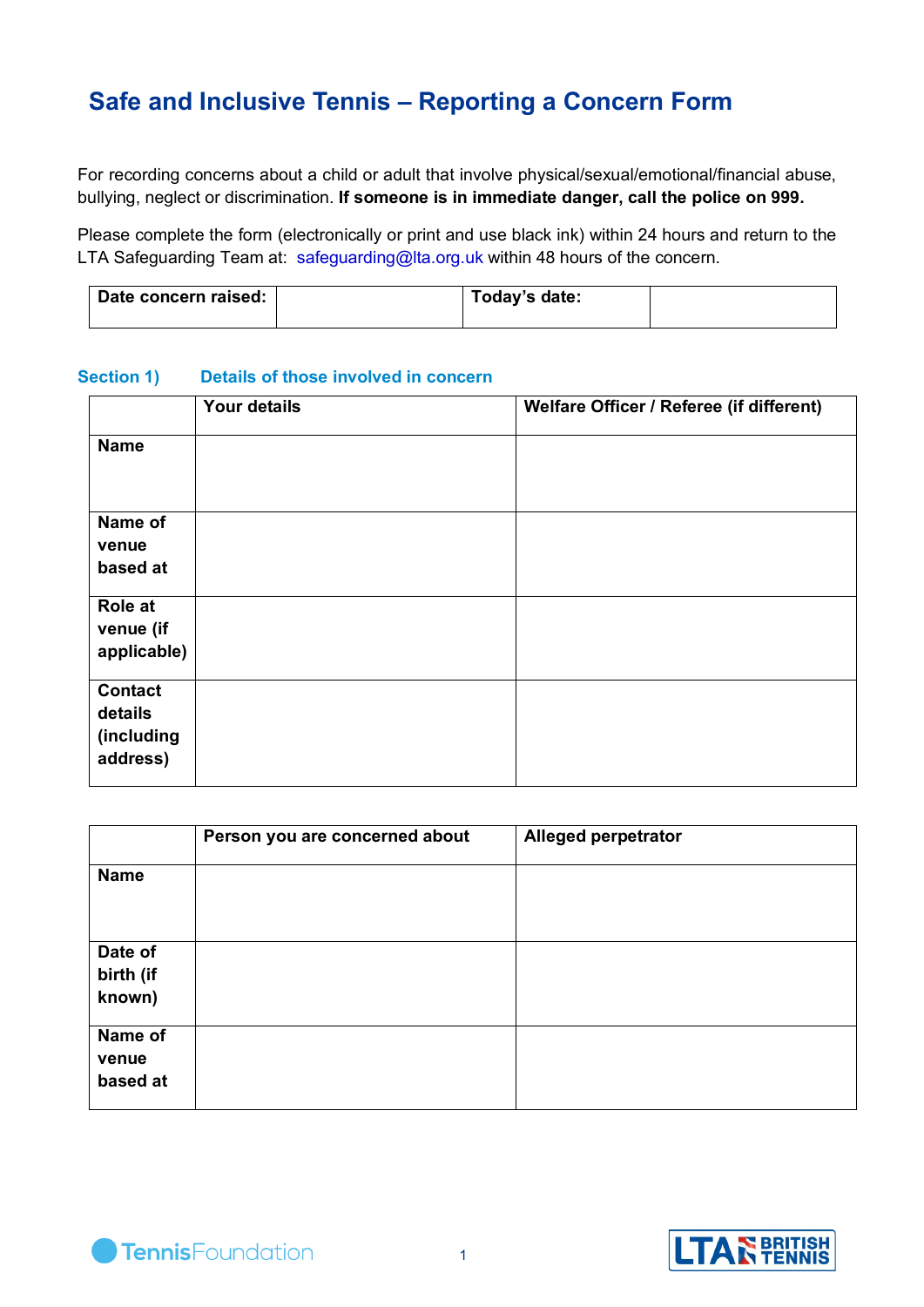| Role at<br>venue (if<br>applicable)                 |  |
|-----------------------------------------------------|--|
| <b>Contact</b><br>details<br>(including<br>address) |  |

| <b>Is the Welfare Officer/Referee aware of the concern?</b> (please delete) |    |  |
|-----------------------------------------------------------------------------|----|--|
| Yes                                                                         | Nο |  |

## **Section 2) Details of the concern**

| <b>What happened?</b>                                                                                        |                                                                            |
|--------------------------------------------------------------------------------------------------------------|----------------------------------------------------------------------------|
| Please include:                                                                                              |                                                                            |
| When<br>$\bullet$<br>Where<br>Who told you about the<br>concern<br>Who was involved<br>Any visible injuries? |                                                                            |
| <b>Additional comments</b>                                                                                   |                                                                            |
|                                                                                                              | Is there any other information which you think is relevant to the concern? |
|                                                                                                              |                                                                            |
|                                                                                                              |                                                                            |
|                                                                                                              |                                                                            |
|                                                                                                              |                                                                            |

TennisFoundation